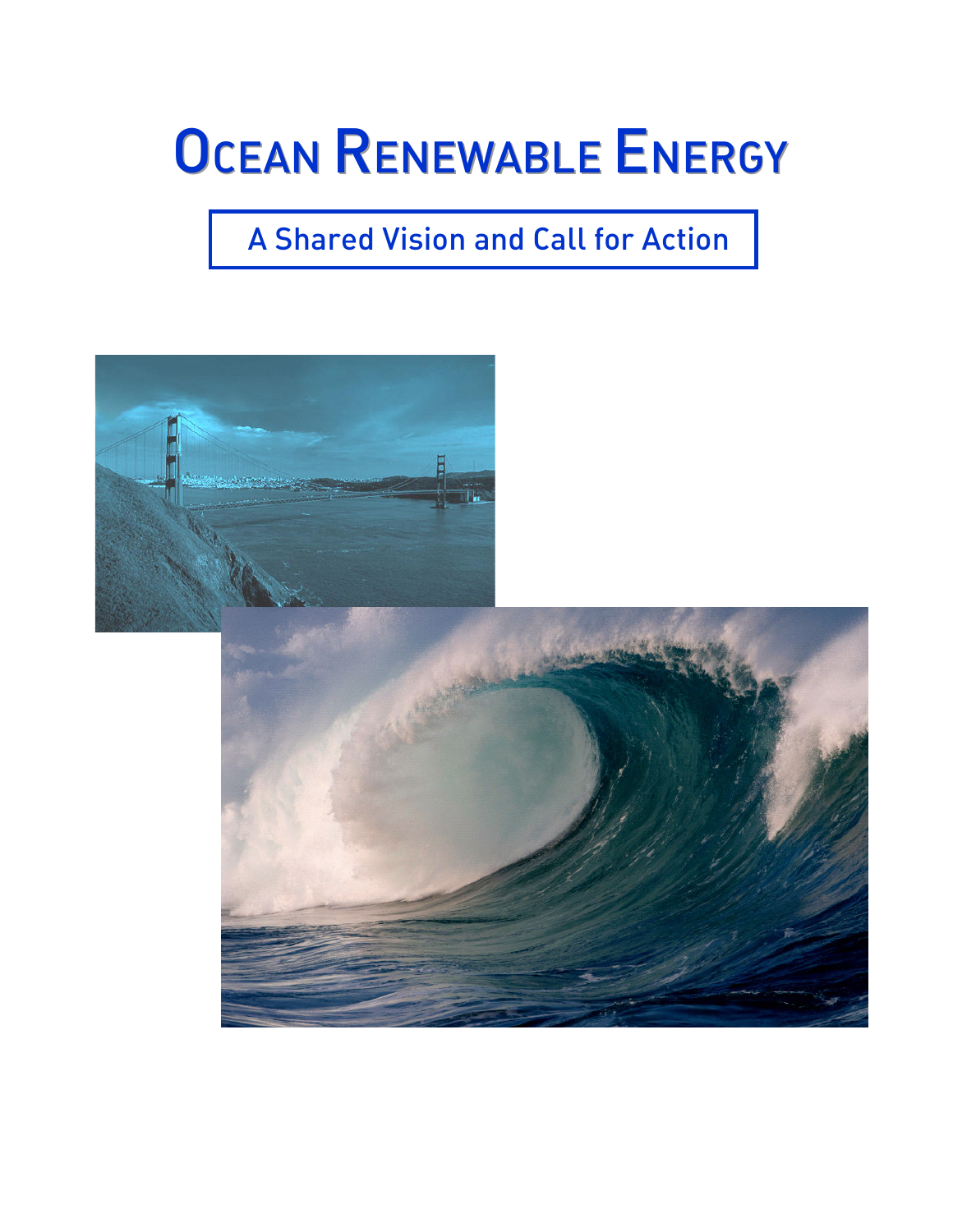#### SUPPORTERS

#### **Local Governments**

Mark Begich, Mayor, Anchorage, AK Marty Blum, Mayor, Santa Barbara, CA Gavin Newsom, Mayor, San Francisco, CA Bill Baarsma, Mayor, Tacoma, WA Hawaii Department of Business, Economic Development & Tourism

#### **Utilities**

Central Lincoln People's Utility District Florida Power & Light Hawaiian Electric Company Pacific Gas & Electric Portland General Electric

#### **Private Sector**

Caithness Development, LLC Free Flow Power Global Energy Horizons, Inc. Independent Natural Resources, Inc. Ocean Power Technologies Ocean Renewable Power Company LLC Oceana Energy Company Oceanlinx LLC Pacific Energy Ventures LLC Renewable Energy Holdings PLC Sonnenschein, Nath & Rosenthal LLP WaveBob IIC

#### **Non-Governmental Organizations**

Environmental Defense Fund Hydropower Reform Coalition Natural Heritage Institute National Hydropower Association Natural Resources Defense Council **Ocean Champions** Oregon Wave Energy Trust Surfrider Foundation

#### **Academic Institutions**

New England Marine Renewable Energy Center Northwest National Marine Renewable Energy Center Oregon State University, Hatfield Marine Science Center University of Hawaii at Manoa

#### PRINCIPLE AUTHORS

#### Jack Sterne

Rising Tide Strategies LLP P.O. Box 1438 Bend, OR 97709 571-318-7184 jacksterne@mac.com

#### Thomas C. Jensen

Sonnenschein Nath & Rosenthal I I P 1301 K St., NW, Suite 600 East Tower Washington, DC 20005 (202) 408-3956 tjensen@sonnenschein.com

#### Julie Keil

Portland General Electric Company 121 SW Salmon Street Portland, OR 97204 (503) 464-8864 julie.keil@pgn.com

#### Richard Roos-Collins

Natural Heritage Institute 100 Pine Street, Ste. 1550 San Francisco, CA 94111 (415) 683-3000 ext. 103 rrcollins@n-h-i.org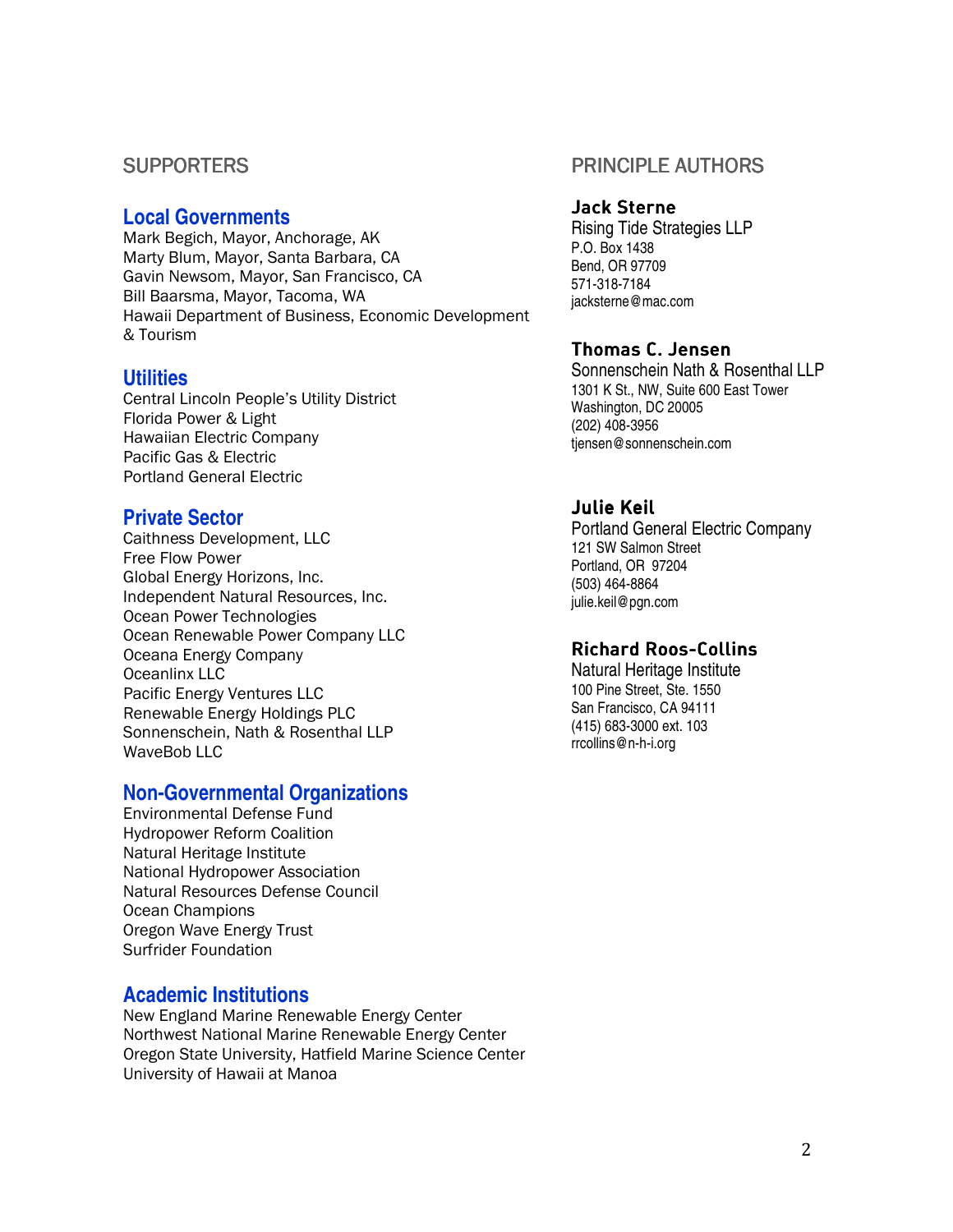## **INTRODUCTION**

Ocean waves, currents and tides carry immense amounts of energy. Because moving water is at least 700 times denser than wind blowing at the same speed, the power of the oceans is concentrated much more than the more diffuse power of the wind and the sun. New technologies to capture that force hold great promise for reducing worldwide fossil fuel use, an essential step in defending the oceans from climate change-driven environmental damage. It is an elegant symmetry that power drawn from waves and tides could actually help ensure the health of the oceans themselves.

Entrepreneurs and inventors in the United States and Europe have refined a variety of devices that may efficiently convert waves, tides, and currents (collectively "ocean energy") into electrical power. Several devices have been tested in the ocean. Others are on the verge of being test-ready. The rapid maturation of these ocean power technologies depends upon deployment of substantial demonstration and commercial projects in nearshore areas in the United States.

Development of the industry in this country is hampered by a number of challenges, not the least of which is a regulatory system that is not designed to encourage pilot and demonstration projects, as well as insufficient investment in basic research and development.

The compelling appeal of ocean renewable energy must, at this point, be tempered by frank acknowledgment that deployment of devices to capture and convey that energy is likely to have some impacts on the environment and coastal communities. The nature of those impacts and their significance, especially from large-scale deployments, are essentially unknown at this point. While we believe sufficient information exists to allow demonstration projects, there may not be enough information to weigh any tradeoffs of large-scale deployments. Unless corrected, that uncertainty will impair the ability of regulatory agencies, developers, and other stakeholders to timely make necessary decisions.

This situation urgently needs to change, and it will require strong leadership to change it.

The time is now to begin testing the potential for ocean power to provide a renewable domestic energy source. Americans are rightly demanding more renewable energy, and we also care deeply about our oceans and coasts and the economic viability of coastal communities. Use of the oceans for renewable energy production will require a new commitment to "blue" energy development that promotes clean, renewable energy, ensures protection of living marine resources, and takes into account existing ocean users and the concerns of coastal communities. Such development must proceed from an understanding that our oceans are held in public trust for all citizens, and that multiple uses (including energy production) must be reasonable and consistent with the long-term productivity of these resources.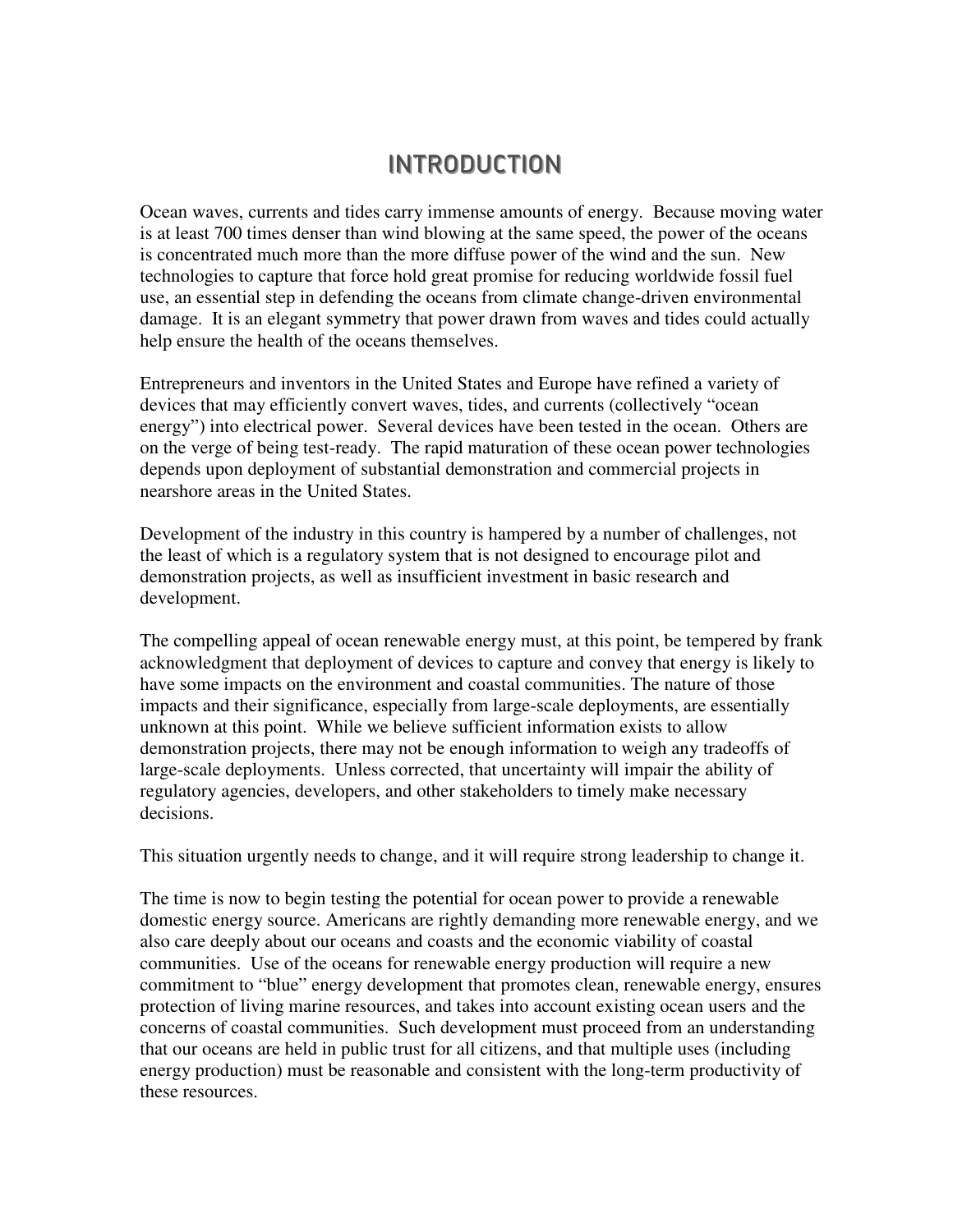renewable energy and hydropower industries and the conservation community have come together to explore the opportunities and challenges presented by ocean renewable energy. These participants agree on the following general principles, and we urge the Obama Administration to act quickly to implement them.

## PRINCIPLES THE NEED FOR ACTION

America urgently needs new sources of clean energy. While the deployment and evaluation of ocean energy technologies<sup>1</sup> represent a unique and important renewable energy opportunity, these technologies are being hampered and constrained by several factors. The technologies are generally recognized as not sufficiently mature for commercial-scale development. This makes it difficult for project developers to attract sufficient capital, due to the perceived risk of these projects. Another factor, which is the focus of this paper, is an uncertain regulatory system that results in larger transaction costs than are appropriate for this demonstration phase of these emerging technologies.

1. *As general policy, the United States should substantially increase electrical generation from renewable sources. Ocean renewable energy has significant potential to contribute to this increase. The United States government should use its authorities and commit the resources needed to support a robust evaluation of ocean renewable energy technology and its potential environmental impacts.*

At the invitation of Environmental Defense Fund, leading participants in the ocean<br>renewable energy and hydropower industries and the conservation community have come<br>renewable energy and hydropower industries and the con Development of diverse and numerous sources of alternative renewable energy is critical to our nation's energy security and environmental well-being. According to the Electric Power Research Institute, ocean renewable energy in U.S. waters has the estimated potential to supply some 400 Terawatt hours of clean power annually, or roughly 10% of today's electrical demand. Yet project testing and deployment in coastal waters is almost non-existent. The federal role is crucial because virtually every site where ocean renewable energy technology is likely to be tested or deployed is subject to federal jurisdiction. Unlike conventional wind and solar, ocean renewable energy technology cannot be tested or deployed on private land. The industry will emerge and mature in the United States only if the federal government uses its considerable resources and authorities to answer critical questions and encourage appropriate use of marine areas. The Obama Administration should urgently pursue more favorable policies that facilitate such development while ensuring protection of the marine environment and existing uses of it.

 $1$  This paper focuses on ocean energy generated from waves, tides, and currents. It does not address other technologies deployable in the marine environment, including thermal conversion or offshore wind, although these recommendations may also have relevance to those technologies.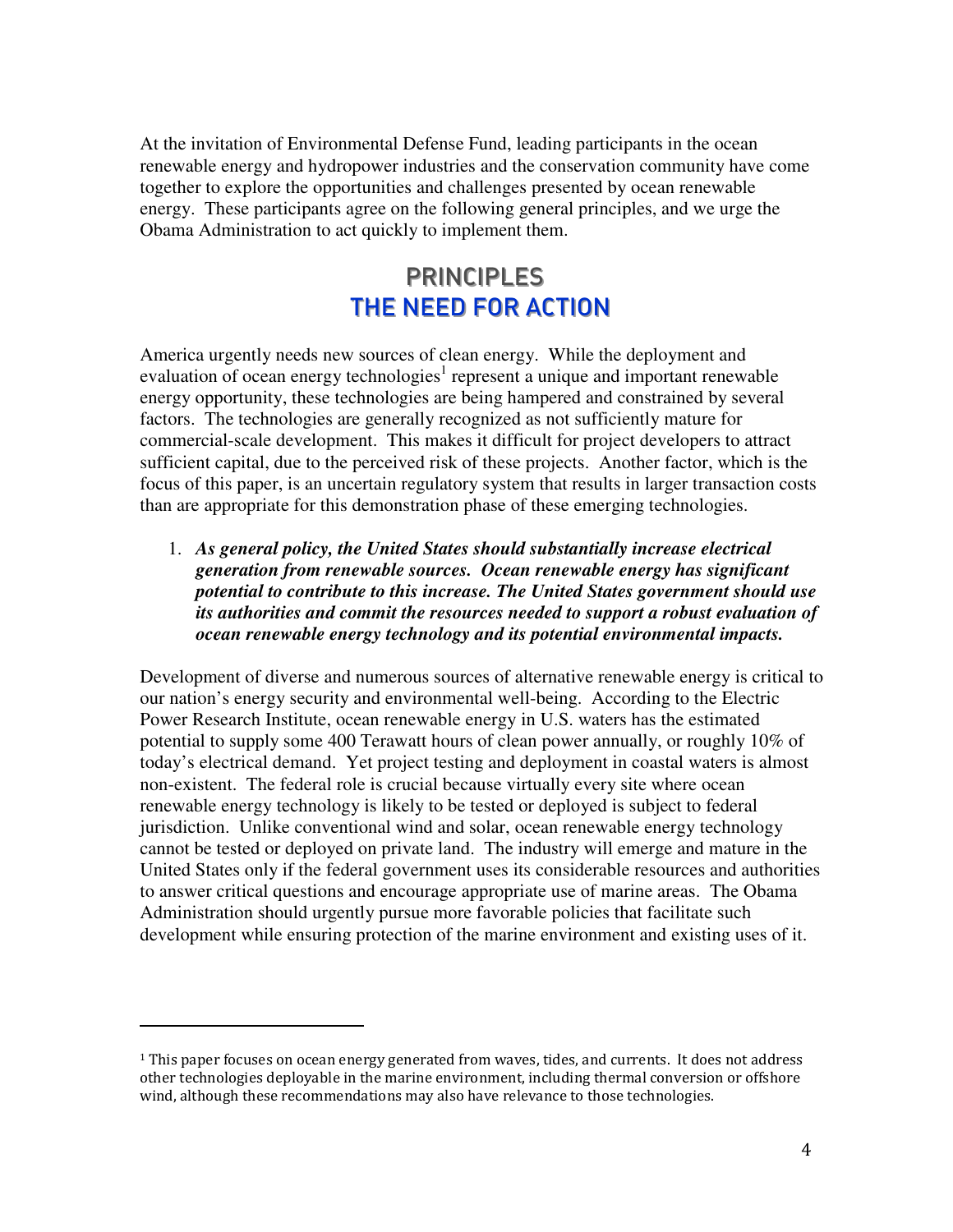## ENCOURAGIING PIILOT PROJECTS and FUNDIING R&D

Without increased government action to encourage demonstration projects and to fund research and development, the promise of ocean renewable energy may never be realized, and the U.S. may see Europe corner the market on these technologies, in much the same way that it did with wind in the 1970s.

#### 2. *State and federal regulatory policy should explicitly encourage pilot and demonstration scale projects under permitting conditions that assure protection of ocean resources (e.g., an obligation to achieve performance standards for such protection, not just implementation of mitigation measures).*

For the most part, wave, tidal and current energy technologies are at least several years from being ready for full-scale commercial deployment. Getting small-scale projects in the water will speed the development of technologies, allow their refinement, produce relevant environmental data, and advance the competitive market. The technologies will continue to mature for years to come, and there will be a long-term need for ocean resource managers to be able to accommodate pilot or demonstration projects.

State and federal governments should create licensing/permitting processes that encourage development of these pilot and demonstration projects while ensuring protection of the marine environment. State and federal governments should work together to streamline and standardize the licensing/permitting processes to make it more efficient to obtain regulatory approvals. Agencies should also award licenses based on clear and trackable performance standards for protection of the marine environment, wildlife, and existing uses.

Because the environmental impacts of these technologies are largely unknown, it will not be possible to have perfect information before small-scale projects go in the water. The state and federal regulatory approach for conventional hydropower should be scaled to reflect the relatively small impact and potential risk associated with the size of these pilot and demonstration projects. While allowing small-scale projects to go forward entails some environmental risk, it appears such risk may be managed adequately through permitting conditions that require modification, redeployment, or removal of projects as appropriate to achieve the trackable performance standards. In addition, state and federal governments should cooperate on siting criteria and engage in marine spatial planning to identify those areas with the best combination of high energy potential and low risk of environmental harm and interference with existing uses.

Any small-scale demonstration project should be allowed to generate and sell electricity, or otherwise earn an economic benefit from the project during its demonstration phase, so long as the project complies with the other operational and environmental conditions of its permits. As these projects prove themselves, they can be expanded to commercial scale under appropriate permitting procedures, which should acknowledge and address issues associated with the potentially greater impact on ecosystems of removing larger amounts of energy from those natural systems.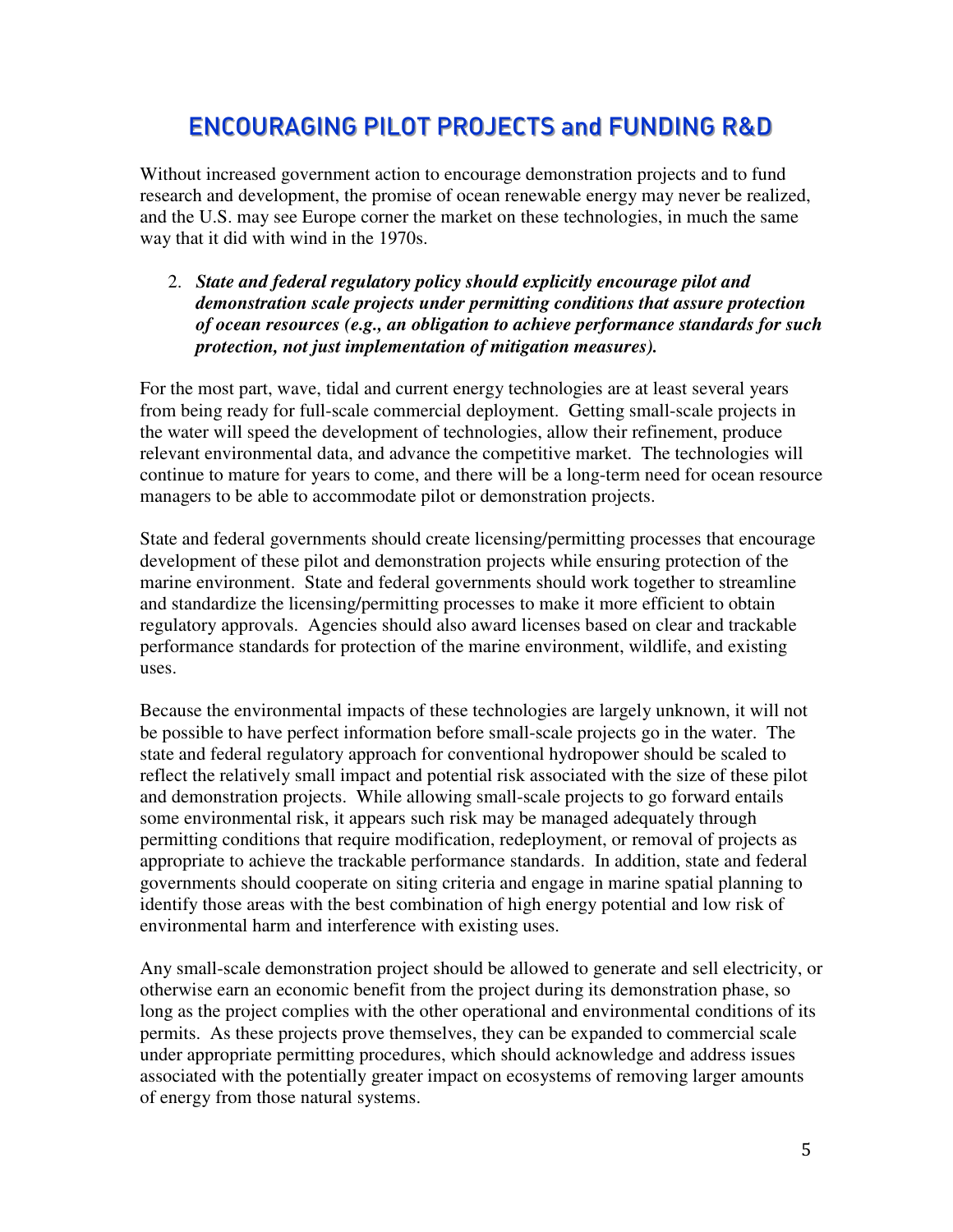3. *Beginning in 2009, the federal government and the States should increase research and development funding to study, monitor, and report on common impacts (e.g., by location or technology type) and the effectiveness of corresponding mitigation measures so that these issues are not faced from the beginning in individual proceedings. Federal and state regulatory agencies should also compile existing information under their control that is relevant to testing and deployment of ocean renewable energy, including information on baseline resources condition, potential impacts, and potential mitigation measures, and publish it in a publicly accessible common library within the next year.*

The decision-making environment for development and regulation of ocean renewable energy suffers from a shortage of relevant, reliable public information. By comparison with conventional hydropower, where we have more than a century of experience in design and operation, there is limited experience about the environmental impacts of ocean power. The federal government and the states should provide leadership with regard to analyses of impacts that are likely to be common among the various technologies and projects.

Very few pilot projects have been put in the water, and none have been fully tested for extended periods, so there is very little data on potential environmental impacts from project deployment, operation, maintenance, or decommissioning. Further, developers are being asked to generate baseline data on the condition of various ocean resources. The resulting transaction costs are an effective barrier to development, and privately funded data collection is less likely to be publicly available to benefit good management and ocean renewable energy as a whole.

The federal government and states could provide very effective assistance by funding research on environmental baseline conditions and common impacts among these technologies. For instance, almost all ocean renewable energy technologies must be anchored to the ocean bottom, and may cause impacts on sedimentation processes and benthic resources. There may be analogs from other types of development in the ocean, such as oil and gas platforms, that can provide reliable assessments of the impacts of a wide range of ocean renewable energy technologies. Further, we recommend that federal and state agencies that monitor the baseline condition of ocean resources coordinate these programs

A common library of all available data, particularly data about the baseline condition of the ocean resources, would reduce the transaction costs faced by developers. We believe that a single federal agency, such as the National Oceanic and Atmospheric Administration, should lead a coordinated effort to compile public data. The U.S. should also fully participate in and fund international efforts to compile such information being coordinated by the International Energy Agency.

Such an organized effort will lead to better projects by building on the collective experience of the federal and state governments, and will help avoid unnecessary mistakes.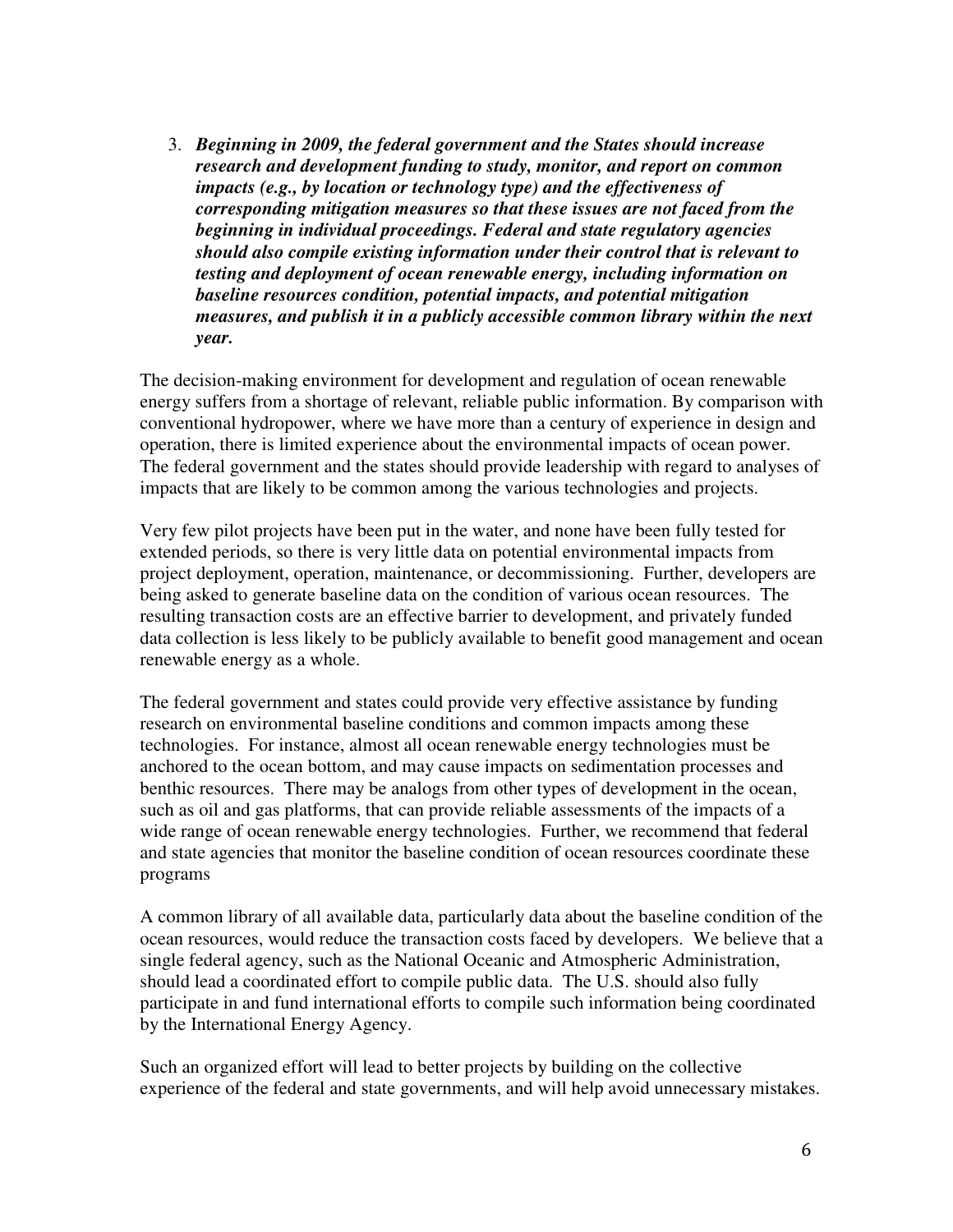In addition, by funding research on the common impacts of these technologies, the federal government would allow developers, most of which are start-up companies, to spend more of their resources on refining the technologies and reducing impacts, rather than on performing baseline research and environmental analyses.

## **LEADERSHIP AND COOPERATION IN REGULATION**

Regulation of ocean power should be efficient, organized and transparent. There should be one federal lead agency, and other federal and state agencies should cooperate with the lead agency in environmental review and procedures.

4. *FERC and MMS should, after further consultation with stakeholders, resolve their jurisdictional dispute under the 2005 Energy Policy Act and Federal Power Act and clarify their respective authorities for regulation of ocean hydrokinetic energy. If they have not done so by February 2009, the new Administration should direct the agencies to each propose a solution by April 2009, and then resolve the dispute by June 2009. Existing law permits several different resolutions of this dispute, and it is incumbent on the Obama Administration to choose promptly among the alternatives.*

Responding to the regulatory void exposed by the Cape Wind project controversy, Congress included a provision in the Energy Policy Act of 2005 that authorized the Department of the Interior's Minerals Management Service to issue leases for renewable energy projects located in the federal Outer Continental Shelf area, the zone of federally owned seabed outside of state waters, typically 3-200 nautical miles (nm) offshore. The new law did not, however, waive any preexisting federal authority in marine areas. The Federal Energy Regulatory Commission (FERC) had previously asserted Federal Power Act-based authority to license wave and tidal energy projects located in U.S. territorial waters, the ocean zone within 12 nm of the shoreline.

The agencies' respective jurisdictional claims overlap in the band of federal (but not state) waters within 12 nm of the shore, and perhaps beyond.<sup>2</sup> The two agencies are well aware that their jurisdictional claims conflict. Despite considerable discussion, and efforts to negotiate an interagency MOU, FERC and MMS have been unable to reach a resolution. Both agencies have acknowledged that they know how to reconcile their competing claims under existing law, but have not done so. The conflicting claims impact a 9 nm-wide marine zone that is potentially critical to the development of ocean renewable energy projects. The interagency conflict has generated considerable uncertainty within the regulated community and among stakeholders. The conflict, because it creates regulatory uncertainty, is an impediment to financing the development of the nascent ocean renewable energy industry.

 $^2$  FERC recently issued an order asserting jurisdiction over projects beyond 12 nm as well. 125 FERC 61,045 (Oct. 16, 2008).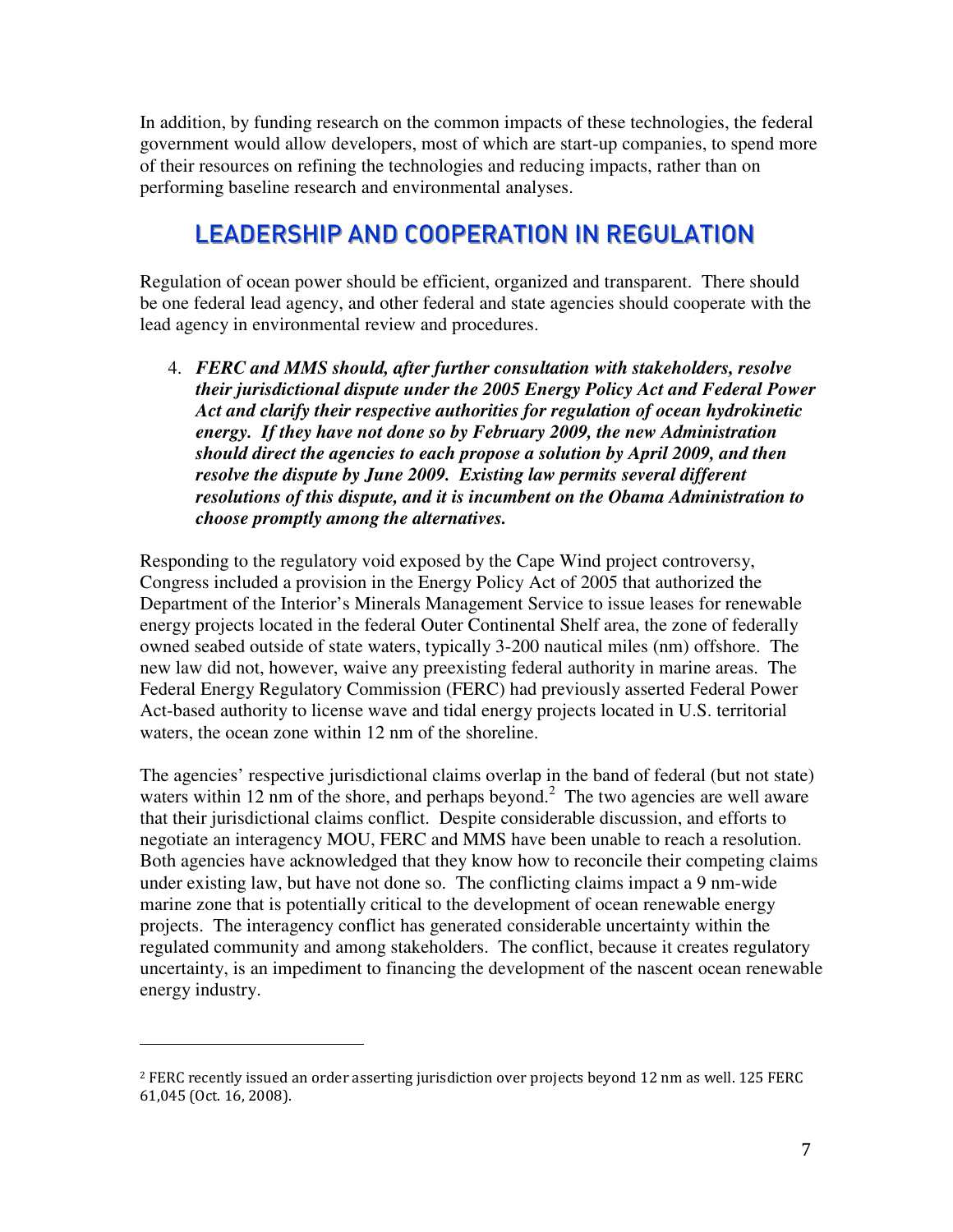If the leadership of FERC and MMS do not move quickly at the beginning of 2009 to resolve their dispute, the Administration should issue an Executive Order that clarifies the exercise of existing federal authorities for regulation of ocean power. Whatever choice the Administration makes should take into account ecosystem-based management principles and the principles articulated in this document, while ensuring that the risk and confusion created by the MMS-FERC impasse is resolved.

#### 5. *Federal and State regulatory agencies should cooperate to prepare a unified environmental document for each application for deployment of demonstration projects, and should otherwise coordinate their permitting procedures and decisions.*

Regulation by multiple jurisdictional agencies, if uncoordinated, is an impediment to investment in ocean wave, tidal and current technologies. The transaction costs of permitting a given project increase if these agencies do not collaborate on matters of common regulatory concern, particularly preparation of the environmental impact reviews that underpin their permitting decisions. Multiple, overlapping environmental reviews do not necessarily improve environmental protection. Federal and state regulatory agencies with jurisdiction over ocean wave, tidal and current projects should coordinate their environmental review and permitting processes, as well as their responsibilities for administration and enforcement of the permit conditions for approved projects.

Recognizing the difficulties inherent in inter-agency and state-federal coordination, we recommend that the Obama Administration charge a senior White House office, ideally the Council on Environmental Quality, with responsibility to lead an interagency, federal-state process to create a coordinated environmental review and permitting system for pilot and demonstration- scale ocean renewable energy projects that fulfills the requirements of the National Environmental Policy Act (NEPA), state environmental review laws, and other applicable mandates.

## PLANNING & PARTICIPATION

A public process to consider appropriate locations for ocean renewable energy and that addresses the concerns of all stakeholders – including all relevant state and federal agencies – is critical to public acceptance of ocean renewable energy projects.

#### 6. *A mechanism is needed to support coordinated federal, state, interstate and interagency planning for ocean renewable energy development.*

No federal or interstate body has taken on the task of planning for ocean renewable energy development. For example, FERC permits individual projects, but does not provide planning for multiple projects along the coast. MMS neither plans nor regulates within state waters, where many projects, and virtually all grid interconnections, will occur. There also may be conflicts between FERC and the states over consistency review for projects under the Coastal Zone Management Act (CZMA). Creative thinking will be required to find ways to coordinate necessary ocean planning and the permitting processes